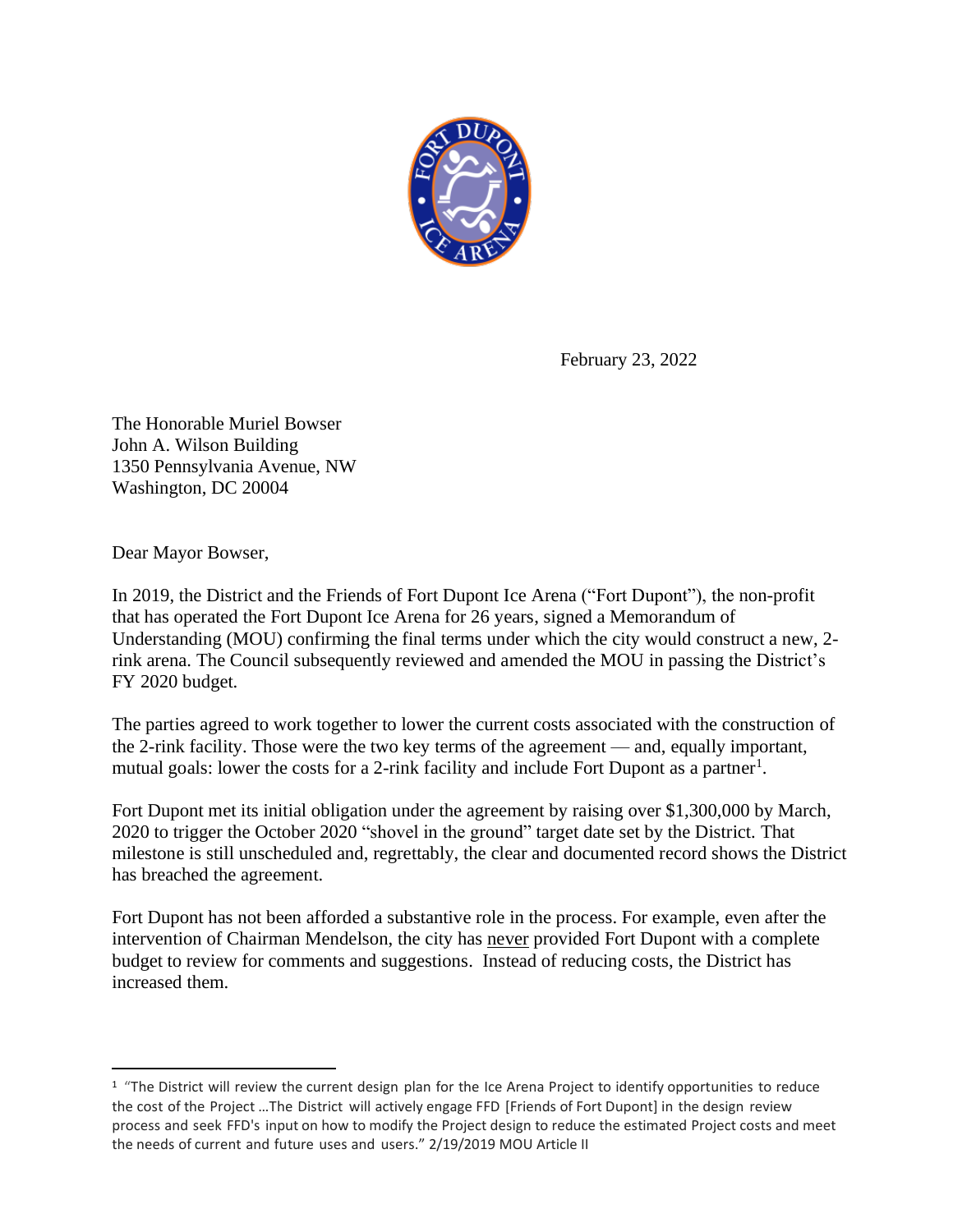The Honorable Muriel Bowser February 23, 2022 Page Two

It's well established that a 2-rink recreational ice arena can be constructed for about \$15,000,000 (~\$150 per square foot) in 12 to 18 months. The initial approved budget for Fort Dupont's new rinks was \$15,000,000. Numerous independent appraisals and cost estimates will support these figures.

Nevertheless, last week, District officials advised Fort Dupont that the cost estimate for our now *single-rink* facility has exploded to \$37,500,000, with \$6,000,000 currently unfunded and an uncertain construction start date or schedule; the city's previous 12 to18 month construction period estimate is now a "best guess" at 27 months.

**To provide context, the cost estimate for this one-sheet facility is approximately \$700 per square foot – equivalent to a luxury New York City skyscraper**. The Fort Dupont Board has direct experience in building, owning and operating over 28 rinks. We know of no recreational ice rink in the country that has a cost per square foot that approaches this level. We have been given virtually no details about the specifics other than the following: The cost estimate for the "ice plant" (ice-making equipment and piping) is \$3.6 million. We have direct experience purchasing and installing such equipment, including in the last year, and have NEVER exceeded \$1.5 million for a 2-rink ice plant. Having been denied access to the budget, we cannot endorse the District's cost figures based on our knowledge of reasonable costs for comparable projects.

This latest action by the city compels Fort Dupont to notify the District that it has breached the terms of the 2019 MOU. Fort Dupont cannot support or justify this proposed use of taxpayers' money**. The District is planning half the project for double its original cost.**

As a result, we will not agree to the city's current plan to demolish our building next month. We have no confidence that the city will actually replace the rink, and we can't risk that for the children we serve. We will continue to operate the rink as we have with a commitment to the Kids On Ice® programs and the children whose lives have been transformed in the safe and uplifting haven we provide in the District's most underserved Wards.

The District's commitment to this project and the unmatched access to ice sports and the opportunities for personal growth and achievement we offer the District's children has been spotty at best, as the attached timeline highlights. Fort Dupont, a small non-profit Board run by volunteers, has always been in a weak position, forced to accept whatever the city proposed. That's why we were hopeful that the clear language and obvious intent of the 2019 MOU meant we were finally on a path to a new 2-rink facility that would serve thousands of kids well for years to come.

The rink and our programs have survived since 1996 because of the commitment and dedication of the Fort Dupont team and the communities, parents and children we serve. The road forward has been made more difficult by the District's failure to fulfill the terms of the MOU, but we are committed to finding a path forward and providing the opportunities our kids cherish.